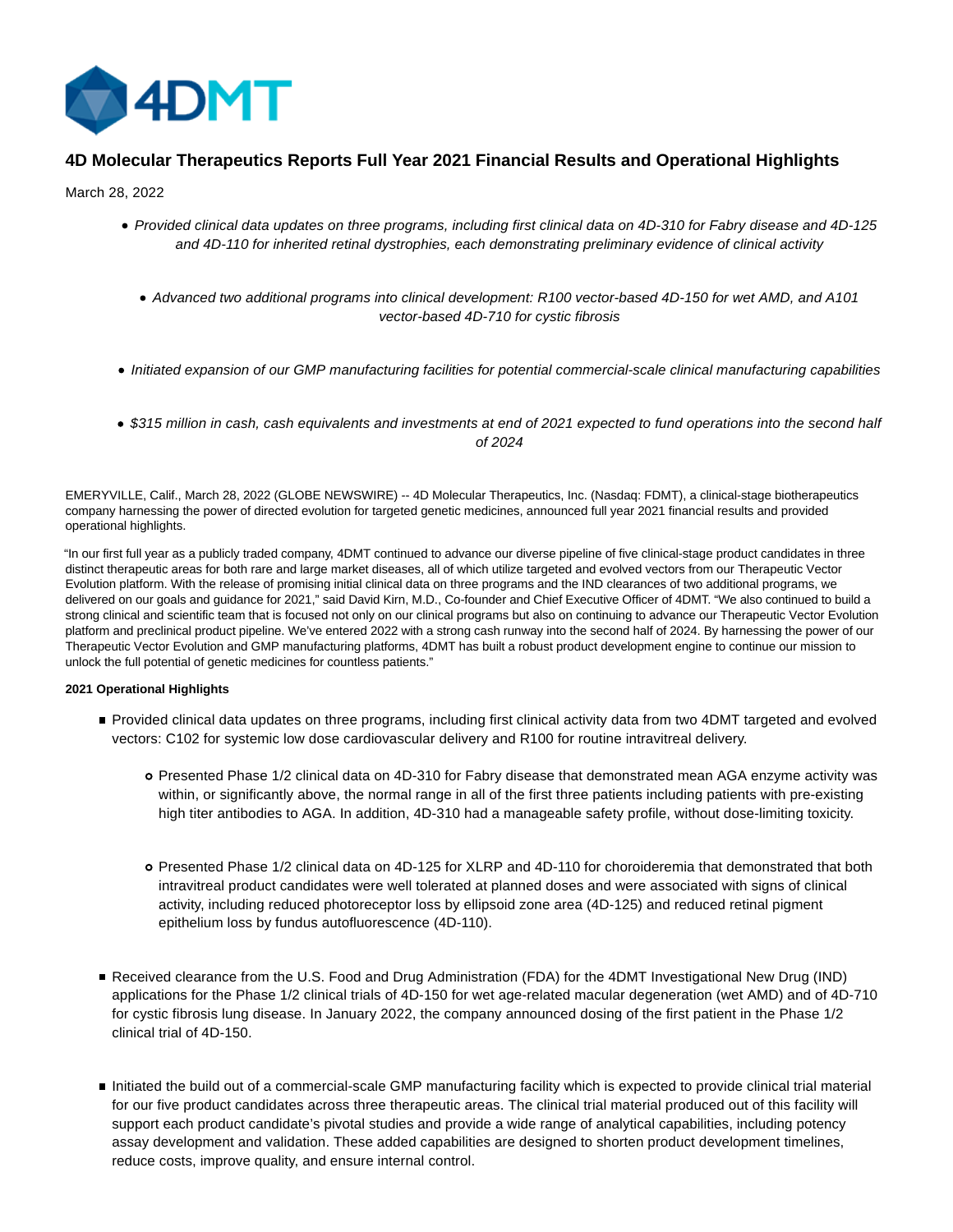- First patient dosing in the 4D-710 Phase 1/2 clinical trial for cystic fibrosis expected in the first half of 2022
- Continue enrollment and follow-up in both the United States and Asia-Pacific (APAC) Phase 1/2 clinical trials of 4D-310 in Fabry disease
- Continue enrollment and follow-up in the 4D-150 Phase 1/2 clinical trial for wet AMD
- Continue enrollment and follow-up in the Phase 1/2 clinical trials for both 4D-125 for X-linked retinitis pigmentosa and 4D-110 for choroideremia

## **Full Year 2021 Financial Results**

Cash and Cash Equivalents and Marketable Securities: Cash and cash equivalents and marketable securities were \$315.4 million as of December 31, 2021, as compared to \$276.7 million as of December 31, 2020. The increase in cash was primarily a result of the receipt of net proceeds of approximately \$111 million from our October 2021 public offering, which was partially offset by cash used in operations. We expect cash and cash equivalents and marketable securities to be sufficient to fund operations into the second half of 2024.

Revenue: Total revenue was \$18.0 million for 2021, as compared to \$13.6 million for 2020. This increase was primarily driven by the completion of revenue recognized under the Roche collaboration agreement, which was terminated in September 2021.

R&D Expenses: Research and development expenses were \$61.4 million for 2021, as compared to \$53.0 million for 2020. This increase was primarily driven by the progression of our existing clinical trials for 4D-310, 4D-125 and 4D-110, in addition to startup costs for our clinical trials of 4D-150 and 4D-710 along with increased payroll and stock-based compensation expense.

G&A Expenses: General and administrative expenses were \$28.0 million for 2021, as compared to \$17.2 million for 2020. This increase was primarily due to increased payroll, stock-based compensation, insurance, and professional service expenses.

Net Loss: Net loss was \$71.3 million for 2021, as compared to \$56.7 million for 2020.

### **About 4DMT**

4DMT is a clinical-stage biotherapeutics company harnessing the power of directed evolution for targeted genetic medicines. 4DMT seeks to unlock the full potential of genetic medicines using its platform, Therapeutic Vector Evolution, which combines the power of directed evolution with approximately one billion synthetic capsid sequences to invent targeted and evolved vectors for use in our products. The company is initially focused on five clinical-stage products in three therapeutic areas for both rare and large market diseases: ophthalmology, cardiology (including Fabry disease) and pulmonology. The 4DMT targeted and evolved vectors are invented with the goal of being delivered at relatively low doses through clinically routine, well-tolerated and minimally invasive routes of administration, transducing diseased cells in target tissues efficiently, having reduced immunogenicity and, where relevant, having resistance to pre-existing antibodies. The five 4DMT product candidates in clinical development are: 4D-310 for Fabry disease, 4D-150 for wet AMD, 4D-125 for XLRP, 4D-110 for choroideremia and 4D-710 for cystic fibrosis.

4D-310, 4D-150, 4D-125, 4D-110 and 4D-710 are in clinical trials and have not yet been approved for marketing by the US FDA or any other regulatory authority. No representation is made as to the safety or effectiveness of 4D-310, 4D-150, 4D-125, 4D-110 or 4D-710 for the therapeutic use for which they are being studied. 4D Molecular Therapeutics™, 4DMT™, Therapeutic Vector Evolution™, and the 4DMT logo are trademarks of 4DMT.

#### **Forward-Looking Statements**

This press release contains forward-looking statements within the meaning of the Private Securities Litigation Reform Act of 1995, as amended, including, without limitation, implied and express statements regarding plans and timelines for the clinical development of 4D-310, 4D-125, 4D-110, 4D-150 and 4D-710, including the therapeutic potential and clinical benefits thereof; expectations on how long 4D Molecular Therapeutics' cash, cash equivalents and investments can fund its operations; whether the expansion of 4D Molecular Therapeutics' manufacturing facilities will support commercial-scale production and expand our analytical development capabilities; the timing of the first patient dosing in 4D Molecular Therapeutics' planned 4D-710 Phase 1/2 clinical trial; the ability to continue to enroll 4D Molecular Therapeutics' ongoing clinical trials; and 4D Molecular Therapeutics' strategy, business plans and focus. The words "may," "might," "will," "could," "would," "should," "expect," "plan," "anticipate," "intend," "believe," "expect," "estimate," "seek," "predict," "future," "project," "potential," "continue," "target" and similar words or expressions are intended to identify forward-looking statements, although not all forward-looking statements contain these identifying words. Any forward-looking statements in this press release are based on management's current expectations and beliefs and are subject to a number of risks, uncertainties and important factors that may cause actual events or results to differ materially from those expressed or implied by any forward-looking statements contained in this press release, including, without limitation, risks associated with: the impact of COVID-19 on countries or regions in which we have operations or do business, as well as on the timing and anticipated results of our clinical trials, strategy and future operations; the delay of any current or planned clinical trials for the development of 4D Molecular Therapeutics' drug candidates, the risk that the results of our clinical trials may not be predictive of future results in connection with future clinical trials; 4D Molecular Therapeutics' ability to successfully demonstrate the safety and efficacy of its drug candidates; the timing and outcome of our planned interactions with regulatory authorities; and obtaining, maintaining and protecting our intellectual property. These and other risks and uncertainties are described in greater detail in the section entitled "Risk Factors" in 4D Molecular Therapeutics' Annual Report on Form 10-K to be filed on or about the date hereof, as well as any subsequent filings with the Securities and Exchange Commission. In addition, any forward-looking statements represent 4D Molecular Therapeutics' views only as of today and should not be relied upon as representing its views as of any subsequent date. 4D Molecular Therapeutics explicitly disclaims any obligation to update any forward-looking statements. No representations or warranties (expressed or implied) are made about the accuracy of any such forward-looking statements.

> **4D Molecular Therapeutics, Inc. Statements of Operations (in thousands, except share and per share amounts)**